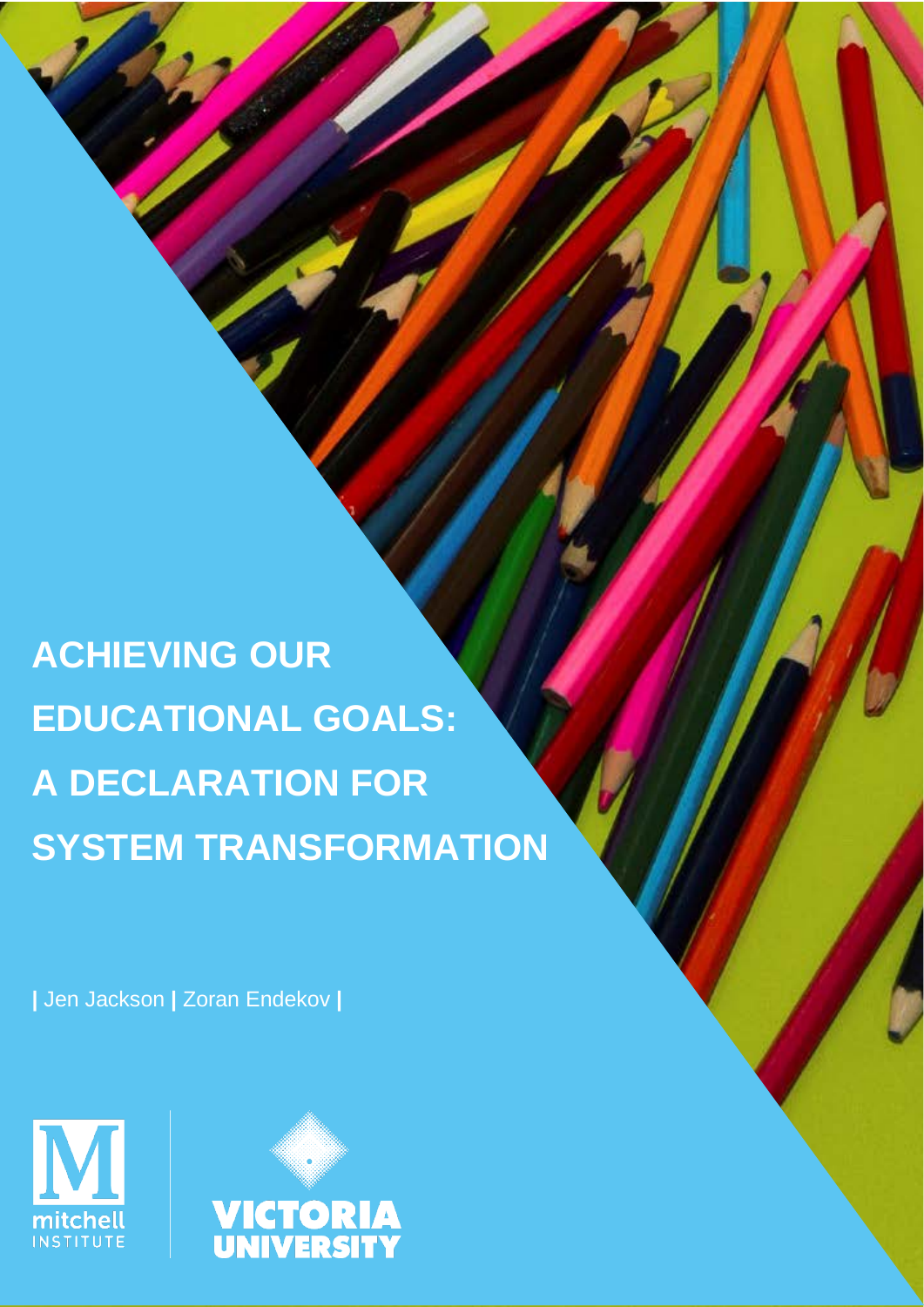# **Introduction**

Australia's future success depends on the ability of the education system to support every child and young person to realise their full learning potential, and to thrive in a competitive and innovative economy and a socially cohesive society.

The central tenets of "equity" and "excellence" in the Melbourne Declaration on Educational Goals for Young Australians (Melbourne Declaration), coupled with a vision of students becoming "successful learners, confident and creative individuals, and active and informed citizens", are more crucial than ever (MCEETYA, 2008, p.8).

Australia is facing unprecedented social, economic and environmental challenges, driven by accelerating globalisation and technological advancements (OECD, 2018). For Australia to continue to maintain a prosperous society, and adapt and contribute to a changing world, our children and young people must be equipped with the right knowledge, skills and capabilities. If we continue on our current education trajectory, there is a risk that young people in Australia will not be adequately prepared for the future – and too many learners will miss out on the educational opportunities that they need.

Research by the Mitchell Institute identified that a concerning number of children and young people do not fulfil their potential and miss out on opportunities as they traverse the various stages of education (Lamb, Jackson, Walstab & Huo, 2015). Australian students' academic performance on key international assessments reveal large social gaps which have not declined (Thomson, De Bortoli & Underwood, 2017). Results on national assessments show that the equity gaps between the most and least advantaged students continue to grow (Goss, Sonnemann, Chisholm & Nelson, 2016).

The vision and aspirations of the Melbourne Declaration, as important as they are, have not been realised. To date, efforts towards education system improvement have not delivered the desired results. And the opportunities offered and outcomes achieved by Australia's education system are far from fairly or evenly distributed (Lamb & Huo, 2017; O'Connell, Fox & Cole, 2016). This is not a shortcoming of the Melbourne Declaration and its vision, but rather a failure by Australia's education systems to take appropriate actions.

There is widespread agreement about the importance of education. An updated and futurefocused declaration is a good starting point towards a genuine national conversation on education, what we need to focus on and how we are going to get there. We call on all governments to commit to work collectively towards the goals of the Declaration and provide young Australians rich and rewarding learning opportunities. We simply cannot afford for education to continue on the same path over the next ten years.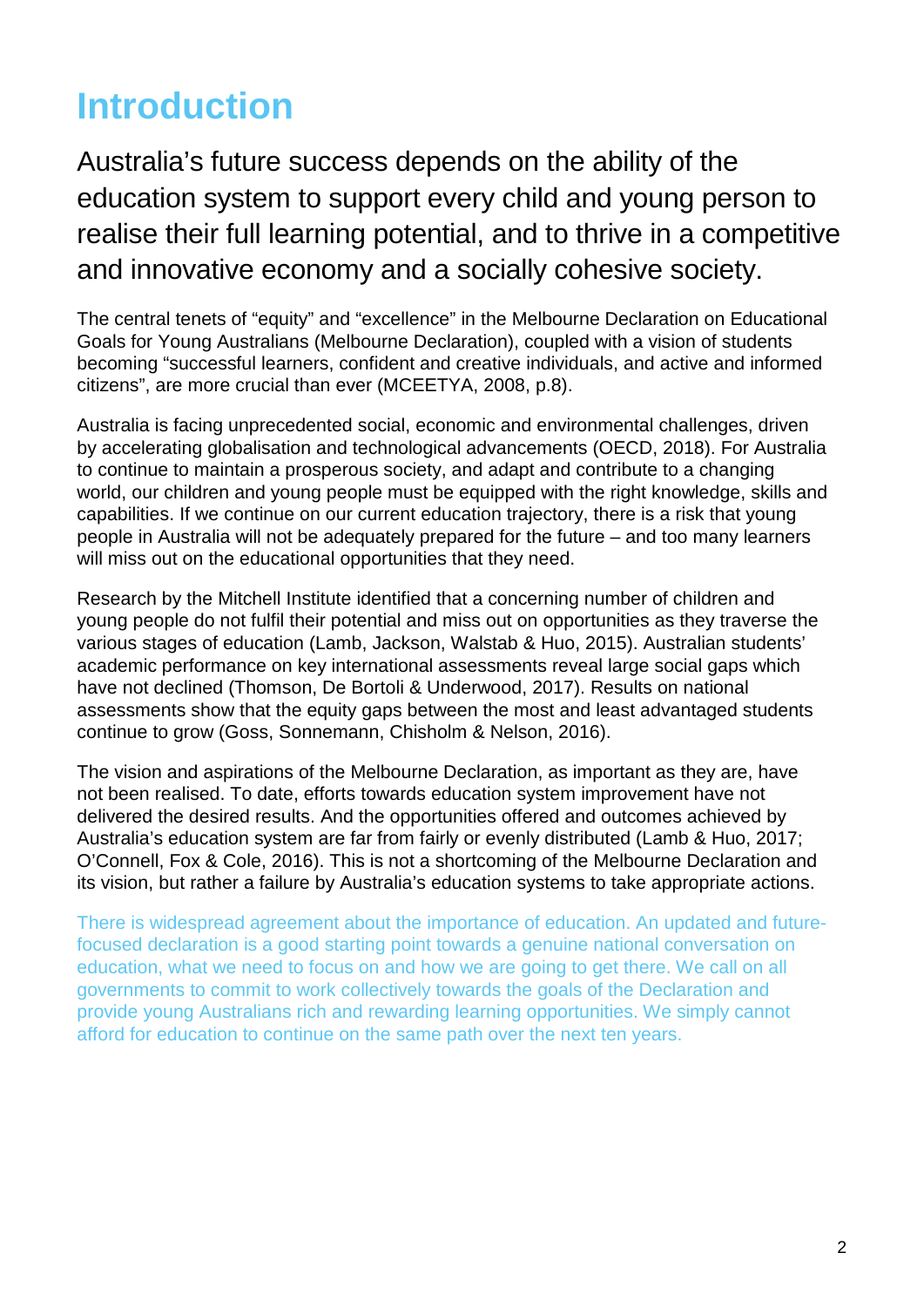## **Striving to achieve the vision of the Melbourne Declaration**

Education is an essential foundation for individual success and national strength. Over a lifetime, a higher level of education means higher earning, better heath, longer life and a more cohesive, trusting and inclusive society (Schleicher, 2018).

With this in mind, in 2008, education ministers across Australia agreed to the Melbourne Declaration, to set out a long-term vision for schooling where all young Australians are "provided with the opportunity to reach their full potential" (MCEETYA, 2008, p.18). After a decade of national and state policy reforms and targeted improvement strategies, the current design of the education system has not had the expected impact, and the system is not serving all learners in a way that enables them to reach their full potential.

Australia's education system is facing significant challenges. Currently, one quarter of children and young people are not adequately supported to meet key educational milestones; and one in eight of those missing out at age 24 are likely to remain disengaged for most of their working lives (Mitchell Institute, 2017). Disengagement of young people from Indigenous or low socioeconomic status (SES) backgrounds is even more startling. Currently, too many Australian children and young people miss out on opportunities and outcomes from early childhood through to tertiary education and employment:

- 22% of children are not developmentally on track in one or more of the Australian Early Development Census (AEDC) domains upon entry to school (approximately 69,000 children enter school developmentally vulnerable and these children are more likely to be in the bottom 20% of National Assessment Program Literacy And Numeracy (NAPLAN) scores) (AEDC, 2018, 2015).
- 28% of Year 7 students do not meet achievement benchmarks in key academic skills (approximately 78,000 students are below expected achievement benchmarks in literacy and numeracy in Year 7; an estimated 62% of Indigenous students do not meet this milestone) (Lamb et al., 2015).
- 26% of students do not attain a Year 12 certificate or equivalent by age 19 (approximately 81,000 students do not attain a Year 12 or Certificate III equivalent by age 19); with significantly higher percentages for Indigenous (42%) and low SES students (39% for the lowest SES quartile) (Lamb et al., 2015).
- 27% of 24 year olds are not engaged fully in employment, education or training (approximately 93,000 young adults; with higher proportions for Indigenous and low SES people) (Lamb et al., 2015).

NAPLAN data show that there has been no significant improvement over the levels of literacy and numeracy recorded in 2008. Those who start school developmentally vulnerable are at greatest risk of being low performers as they progress through school, and they fall further behind over time (Goss et al., 2016). Enduring challenges are also evident in student engagement, with around half of Year 10 students missing more than a day of school each fortnight (Hancock, Shepherd, Lawrence & Zubrick, 2013).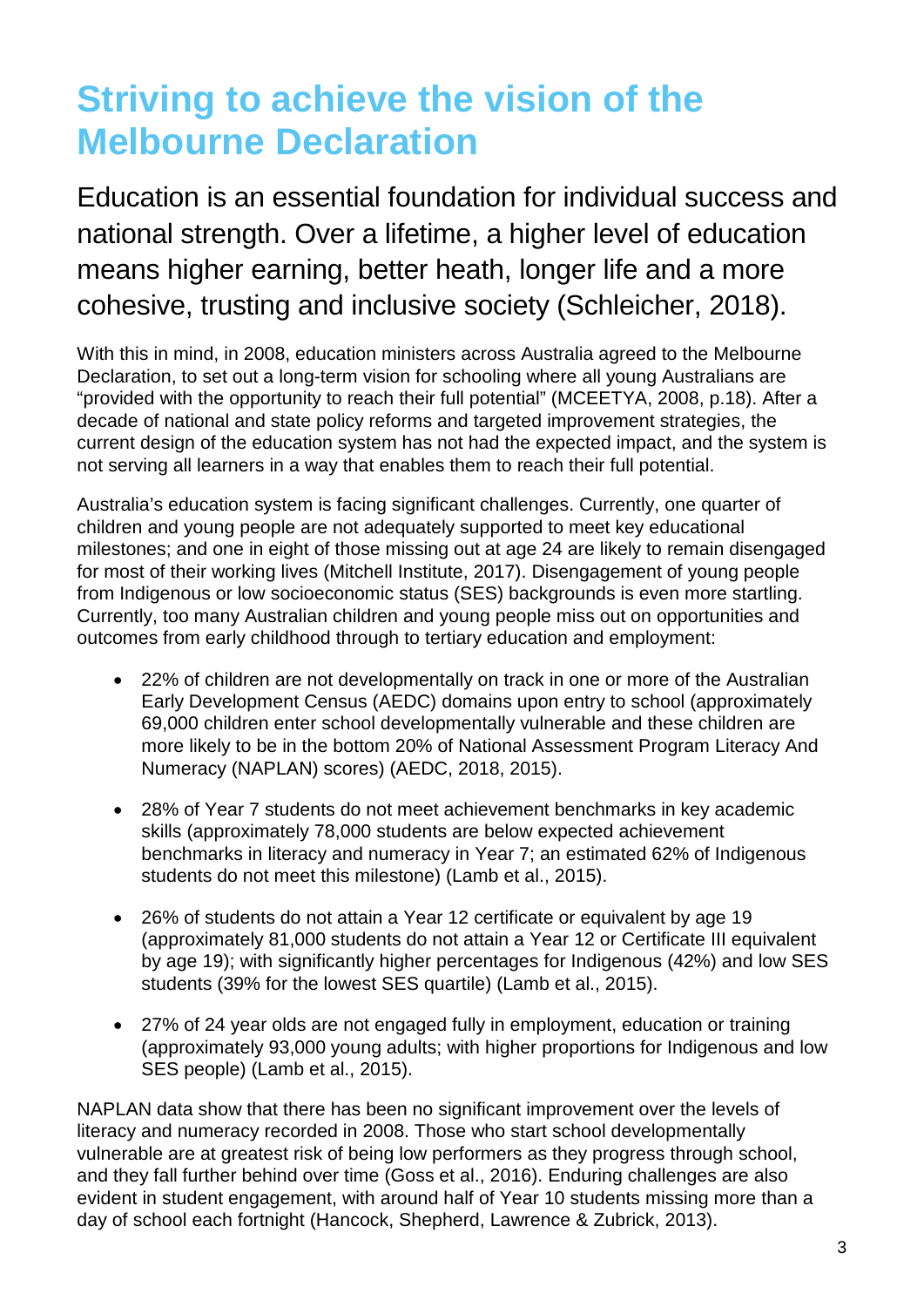

Previous Mitchell Institute research has highlighted the persistent effects of socio-economic disadvantage on learning opportunities for young Australians.

These gaps are clear at key milestones at all stages of education, from early childhood to the post-school years.

(Lamb, Jackson, Walstab & Huo, 2015)

Behind these data, there are also many success stories of teachers, students, families and communities striving to achieve the best possible outcomes in learning. Yet these efforts are not adequately supported by systemic conditions in which all Australian students have an equal opportunity to succeed. The national commitment to the Melbourne Declaration has not yet resulted in an education system that meets all learners' needs.

As previously advocated by the Mitchell Institute (2016), Australia needs an education system that is built around a progressive and inspiring vision of what education is for, and grounded in a clear view of the capabilities, knowledge and skills that all young people should have the opportunity to develop through their participation in education. The system needs to be driven by the belief that everyone can be a successful learner, and designed to ensure every learner can succeed to the best of their potential, to achieve meaningful outcomes that are relevant to their goals.

An effective declaration for Australian school education must also take greater account of the importance of learning in the earliest years of life, and of transitions from school into tertiary education. While the Melbourne Declaration focuses on schools, it must approach schooling as a distinct stage in the learning trajectory, *building on* the essential foundations laid in early childhood, and *building to* successful participation in tertiary education, which is increasingly vital for long-term success (Dawkins, Hurley & Noonan, 2019). In doing so, it must support continuity of learning across a broad range of outcomes, while ameliorating equity gaps and promoting excellence.

The Melbourne Declaration must have greater impact on system improvement. Any national declaration on educational goals has to be a catalyst for a shared national vision of an education system that is adaptive and equips all children and young people for success in all aspects of their lives. Rather than aiming to "refresh" and "update" the Melbourne Declaration, as is stated in the aims of the current review, we must strengthen its ability to "influence actions" (MCEETYA, 2008). Without meaningful traction with schools, principals, teachers, students, parents and the wider community, Australia will continue on the same path of rising inequality, uneven standards of excellence, and unfulfilled student potential.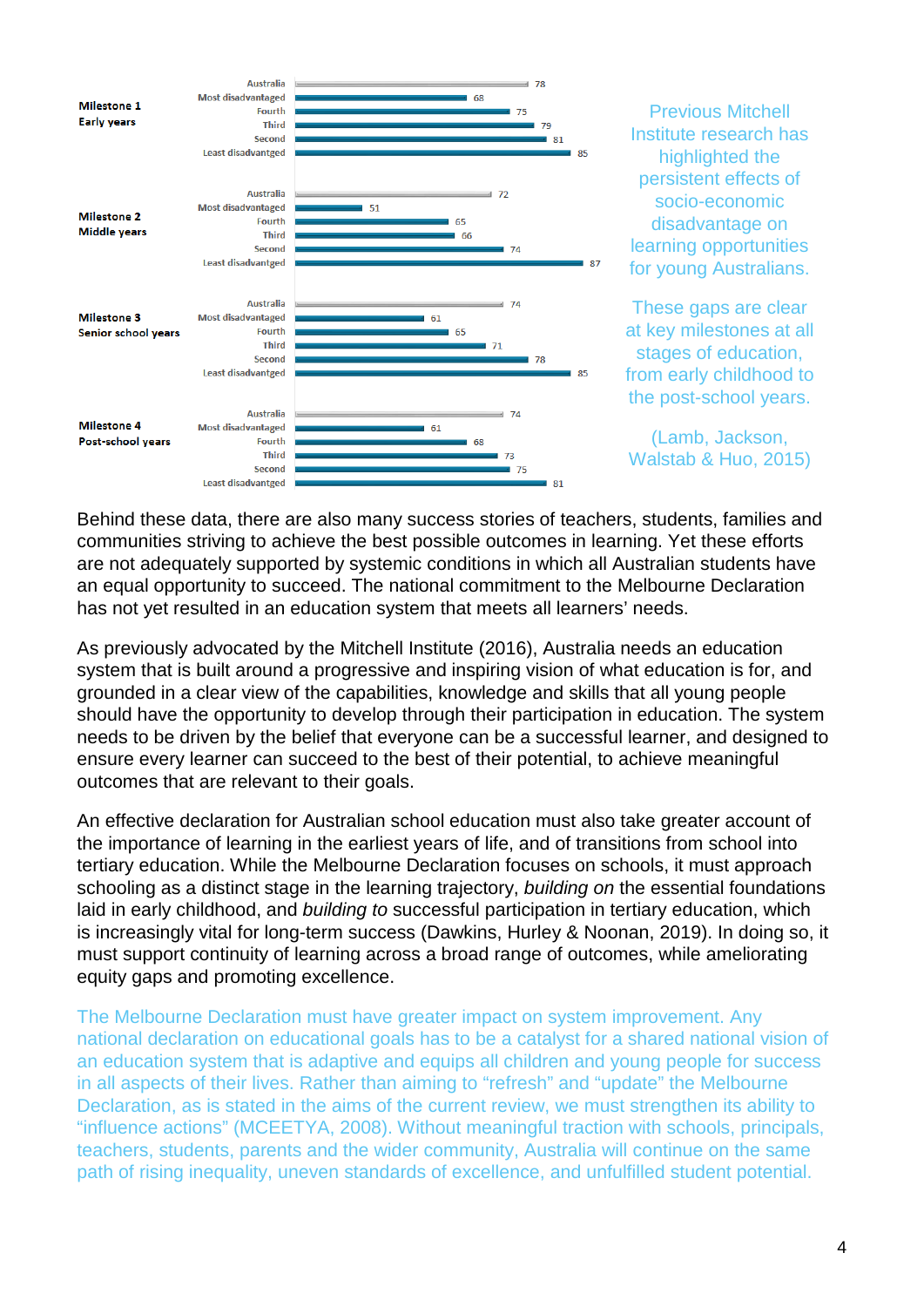## **What we want the education system to achieve: a broad-based view of learning**

The Melbourne Declaration challenges Australians to ask ourselves what knowledge, skills, values and attitudes today's students' need, to thrive in and shape tomorrow's world.

With the proliferation of national and international testing over the last two decades, coupled with the development of league tables and growing competition among schools and sectors, the focus on educational improvement strategies has intensified. This has created pressure to improve narrowly defined learning outcomes at the expense of what should truly guide our education system – the learning needs and aspirations of our students (Bentley & Cazaly, 2015).

 $\overline{a}$ 

"Students must understand the world around them and the talents within them so that they can become fulfilled individuals and active, compassionate citizens" (Robinson, 2016).

Literacy and numeracy provide essential foundations for learning, and the goals we set in education through the Declaration should build on them. Students who do not develop robust literacy and numeracy in primary school find themselves disadvantaged in secondary school and later in life. Development of these core skills must remain foundational to our expectations of what Australian schools will deliver for all learners.

A broader base of skills and capabilities is just as important for a rapidly-changing world. The Melbourne Declaration and Australian Curriculum already recognise the importance of skills such as critical and creative thinking, personal and social capability, and intercultural and ethical understanding. New forces of change increase the urgency of developing these skills, such as the growth of digital and advanced technologies; changing employment types and locations; the rise of uncertainty, ambiguity and skills instability; fiscal and social pressures; and demographic changes (World Economic Forum, 2018). These will require young people to become resilient and resourceful; to develop curiosity and self-regulation; to become engaged and problem solvers; and to develop entrepreneurial skills (see Lucas, 2018 for a discussion on global approaches to capabilities). As the OECD (2018) points out, "future-ready students need to exercise agency, in their own education and throughout life".

The education system must treat these capabilities with the same importance as the foundational skills. Domain-specific knowledge and skills and general capabilities are mutually reinforcing, so this is a matter of complementary – not competing – priorities. International research has identified strong links between capabilities and young people's education outcomes (Gabrieli, Ansel & Bartolino Krachman, 2015), including<sup>1</sup>:

• Capabilities may be more effective than traditional cognitive measures in predicting educational attainment and life outcomes – with growing evidence that capabilities or 'non-cognitive' measures may have equal or greater predictive power than

<sup>&</sup>lt;sup>1</sup> See Mitchell Institute's submission to the Productivity Commission Inquiry into the National Education Evidence Base, 2016 for a detailed summary: [www.mitchellinstitute.org.au/wp-content/uploads/2017/11/Mitchell-Institute-Submission](http://www.mitchellinstitute.org.au/wp-content/uploads/2017/11/Mitchell-Institute-Submission-to-Review-to-Achieve-Educational-Excellence-in-Australian-Schools.pdf)[to-Review-to-Achieve-Educational-Excellence-in-Australian-Schools.pdf](http://www.mitchellinstitute.org.au/wp-content/uploads/2017/11/Mitchell-Institute-Submission-to-Review-to-Achieve-Educational-Excellence-in-Australian-Schools.pdf)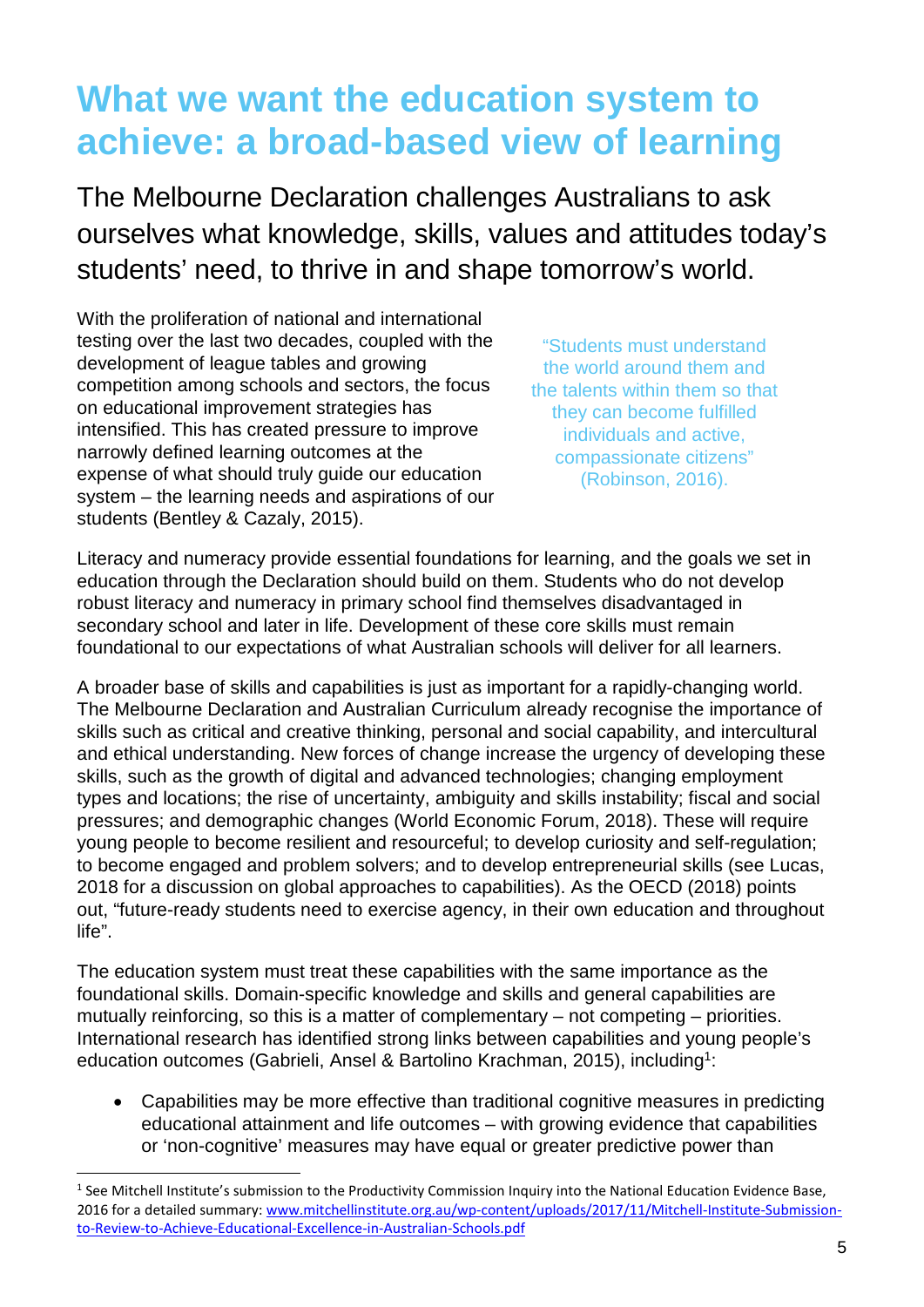traditional 'cognitive' measures. For example, conscientiousness rivals IQ in predicting educational attainment, job performance, health and college grades (Heckman & Kautz, 2014; Almlund, Duckworth, Heckman & Kautz, 2011).

- Capabilities and cognitive ability are interrelated and interdependent they are mutually reinforcing and young people's ability to apply and make meaning out of knowledge is mediated through their broader capabilities (Gutman & Schoon, 2013).
- Capabilities can be developed over the life course with evidence indicating that capabilities are malleable over time, particularly during the adolescent or school years (Almlund et al., 2011; Heckman & Kautz, 2013).
- Capabilities are influenced by socio-economic status and may contribute to reducing the achievement gap – with schooling playing an important role in supporting and developing the 'character skills' that help young people succeed, including for adolescents who have experienced deficits in the early years (Heckman & Kautz, 2013).

While there is strong evidence regarding the importance of these capabilities, and many schools are pursuing innovative strategies to develop them, they are not yet being actively supported in all classrooms throughout Australia. The challenge remains to create the conditions for acquisition of these capabilities by all students, across diverse schools and classrooms (Lamb, Maire & Doecke, 2017).

Goals for schooling must also consider and complement the goals of other stages of learning. We know that knowledge, skills and capabilities are developed from the early years. Australian early childhood services aspire to develop the whole child, through the holistic learning and development outcomes set out in the Early Years Learning Framework for Australia (Commonwealth DET, 2009). Similarly, the Australian tertiary education sector aims to develop a new and broad range of skills, as evidenced through the current review of the Australian Qualifications Framework. These key documents broadly set out a vision for education and, as such, should be complementary and inform one another and any declaration on schooling.

The test for our school system will be whether we can find a balance and promote the development of cognitive skills (through literacy and numeracy) and other competencies and skills in ways that are integrated, workable and available to all students (Bentley & Cazaly, 2015). Elements of the core skills and capabilities are already captured in the Melbourne Declaration and associated policy instruments. However, there has been a lack of appropriate action to achieve these and the overall vision.

There is much to be gained from a national conversation about how a broad range of skills can be continuously and seamlessly supported, from the earliest years of learning, through school, and beyond. This will create opportunities for the school sector to draw on reform directions in other education sectors, including the EYLF and current review of the Australian Qualifications Framework. It will enable the Melbourne Declaration to be strengthened, to better articulate how the goals can be managed and actioned in relation to one another, and to balance the development of core skills and key competencies.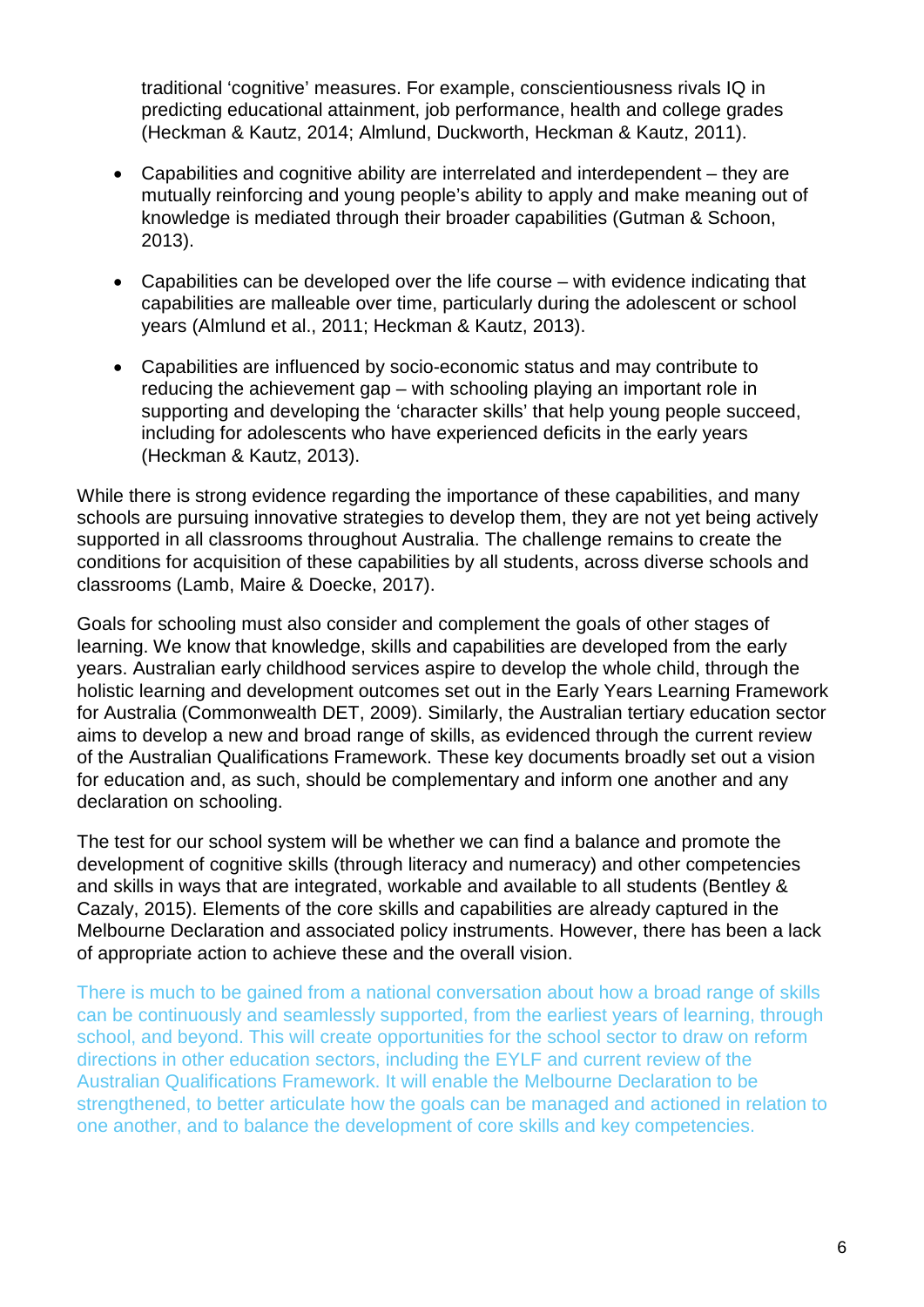## **How the education system will achieve this: Priority areas for action**

### Achieving learning outcomes requires a balance between educational innovation and tried-and-tested approaches.

While proven methods provide the bedrock for system stability, innovation is a core driver for responsiveness to emerging needs. High performing jurisdictions across the world keep improving by encouraging innovation in schools (Mourshed, Chijioke & Barber, 2010). There are many innovative practices emerging in Australian schools to deliver the learning that students need for the future, which can point the way to how a national declaration might help scale up innovation across the system.

The Mitchell Institute's 'Paradigm Shifters' report points to evidence of "entrepreneurial learning" as an effective and innovative way to enhance student capabilities to apply knowledge in sophisticated ways, deepen student engagement, and cultivate mindsets for success. This is best achieved through networked learning and through collaboration between teachers, students, other schools, and communities (Anderson, Hinz & Matus, 2017).

Learning practices must also be grounded in proven strategies, with a growing national and international evidence base to support this. By focusing on evidence and interventions that work – privileging this evidence, learning from it, and scaling it up so others can benefit (Hattie, 2015) – education systems can ensure that knowledge generated through research and day-to-day teaching and learning practice can be shared system-wide. This is already occurring through an increasing number of knowledge-sharing initiatives, including online repositories.

While teachers may benefit from insights and ideas about best practice, their implementation in the classroom will continue to require a high

degree of professional autonomy and judgement. No two classrooms are the same, and teachers need to be able to adopt and adapt the evidence into their practices. The work of teachers is central to the success of any goals and ambitions set for the education system. Since the Melbourne Declaration, a stronger national architecture has emerged in Australia to guide teaching, through the Australian Institute for Teaching and School Leadership (AITSL) standards, providing a rigorous yet flexible framework to support quality practice. Various state and territory governments have also set out principles to guide classroom practice, such as the Victorian Practice Principles for Excellence in Teaching and Learning.

Other parts of the Australian education system provide examples of how systematic guidance at a national level can support best practice in ways that allow for individuality and innovation. The practice principles in the Early Years Learning Framework set out the core components of quality practice for early childhood educators, while enabling considerable scope for specific practices and pedagogies to be applied at the local level. These principles are situated within the National Quality Framework, which recognises the elements of quality that must be present at the service level, to enable educators to succeed in their work. The development of practice principles, in collaboration with practitioners, is one way in which governments can move from overall system design to classroom implementation, while retaining a high level of respect for practitioner autonomy.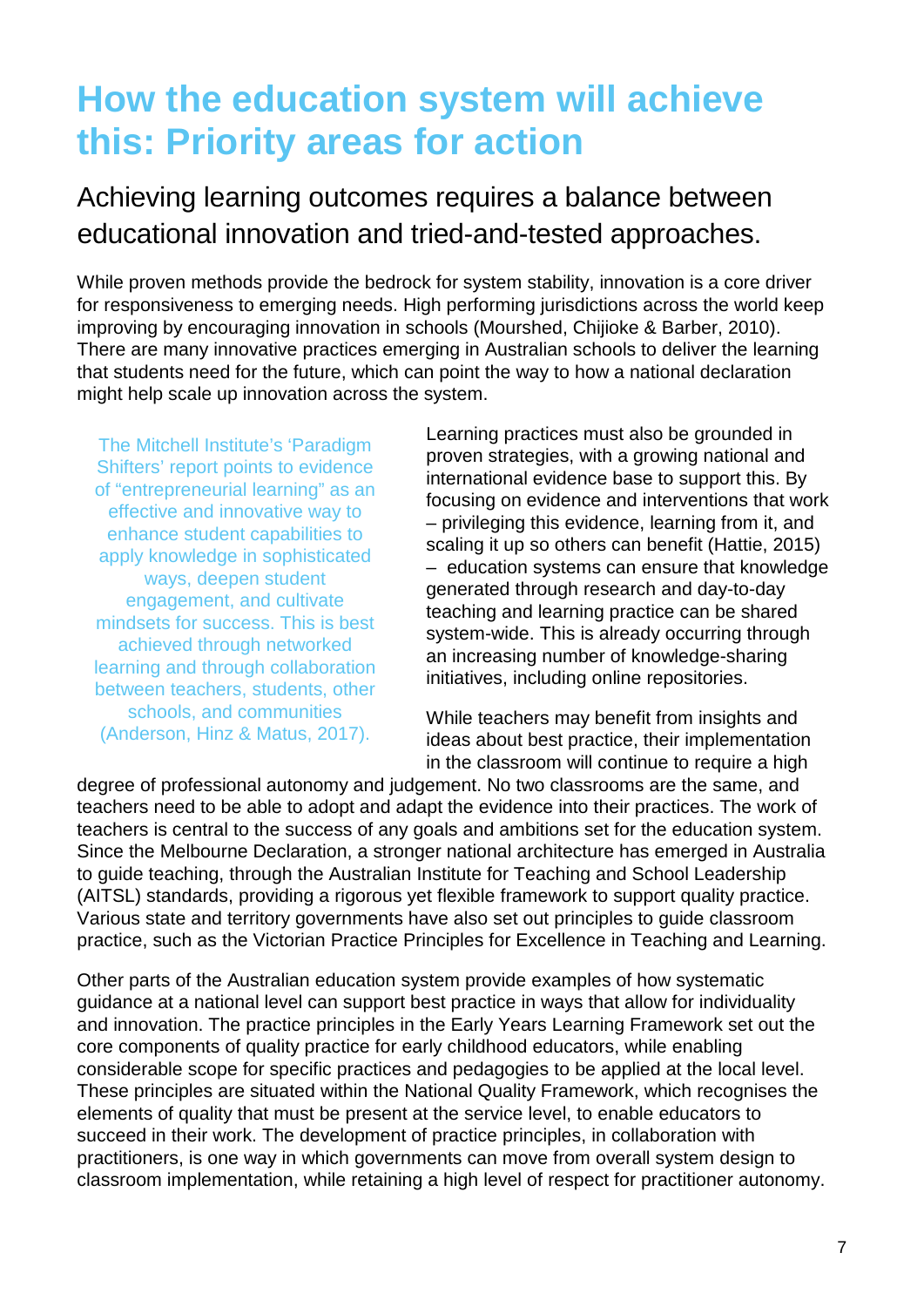A declaration on the goals of schooling is most likely to be effective if it includes a 'roadmap' and guidance as to how its vision and aspirations will be realised at all levels of the system. High-performing education systems align policies and practices across the entire system, ensuring that they are coherent over a sustained period of time and are consistently implemented (Schleicher, 2018). While it is neither possible nor desirable for governments to prescribe a recipe for schooling, a revised Melbourne Declaration could delve deeper into the classroom, and the student learning experience. This can only be achieved through genuine consultation and collaboration with teachers, principals, students and families, about how its vision can be translated into practice.

### **Ensuring the education system works: Measuring and sharing progress**

### All stakeholders in the education system play a role in progressing the goals of a national declaration on schooling.

An effective declaration will include guidance on how the contribution of each stakeholder can be monitored and supported. Such guidance must reflect the broad objectives for learning, and foster collective ownership at all levels of the education system, to share responsibility for achieving these objectives.

The present suite of measures for Australian education offers some opportunities to monitor the goals of equity and excellence (such as NAPLAN and ATAR), including by international standards (PISA, PIRLS, TIMSS). While these are valuable tools for monitoring performance at the system level, they provide a limited view on student learning, excluding the broader range of skills and capabilities described above. Where these tools are used as main indicators of both student learning, and school and system effectiveness, there is a risk that they will drive the priorities of school leaders, teachers and policy-makers, to the exclusion of the broader set of goals that the Declaration upholds (Mitchell Institute, 2017). This risk is not intrinsic to the measures themselves, but in how they are used for system-wide accountability (Jackson, Adams & Turner, 2017).

For the education system to succeed in delivering on a broader, more ambitious set of goals and actions for education, these must be reflected in system-wide measurement and reporting. The challenge is to establish reliable measures that can provide timely feedback to inform policy, practice and planning – at the classroom, school, community, state and national levels. Australia cannot allow these measurement processes to become highstakes, but must keep their focus on informing better teaching and learning.

Any new measures or assessments developed must be appropriately aligned with the curriculum, and with the knowledge and skills young people require to thrive. The feedback provided by assessment must be fit-for-purpose, with the right level of detail to inform policy and pedagogical decisions. Principals, teachers and policy makers need to be able to use this information to create better learning opportunities for students, and share these learnings collaboratively across the system. This means re-thinking our current approach to system monitoring and accountability, so that assessment becomes a tool for productive discussions and collaboration within and between schools about how to meet the needs of all learners in their communities, not a source of competitive advantage.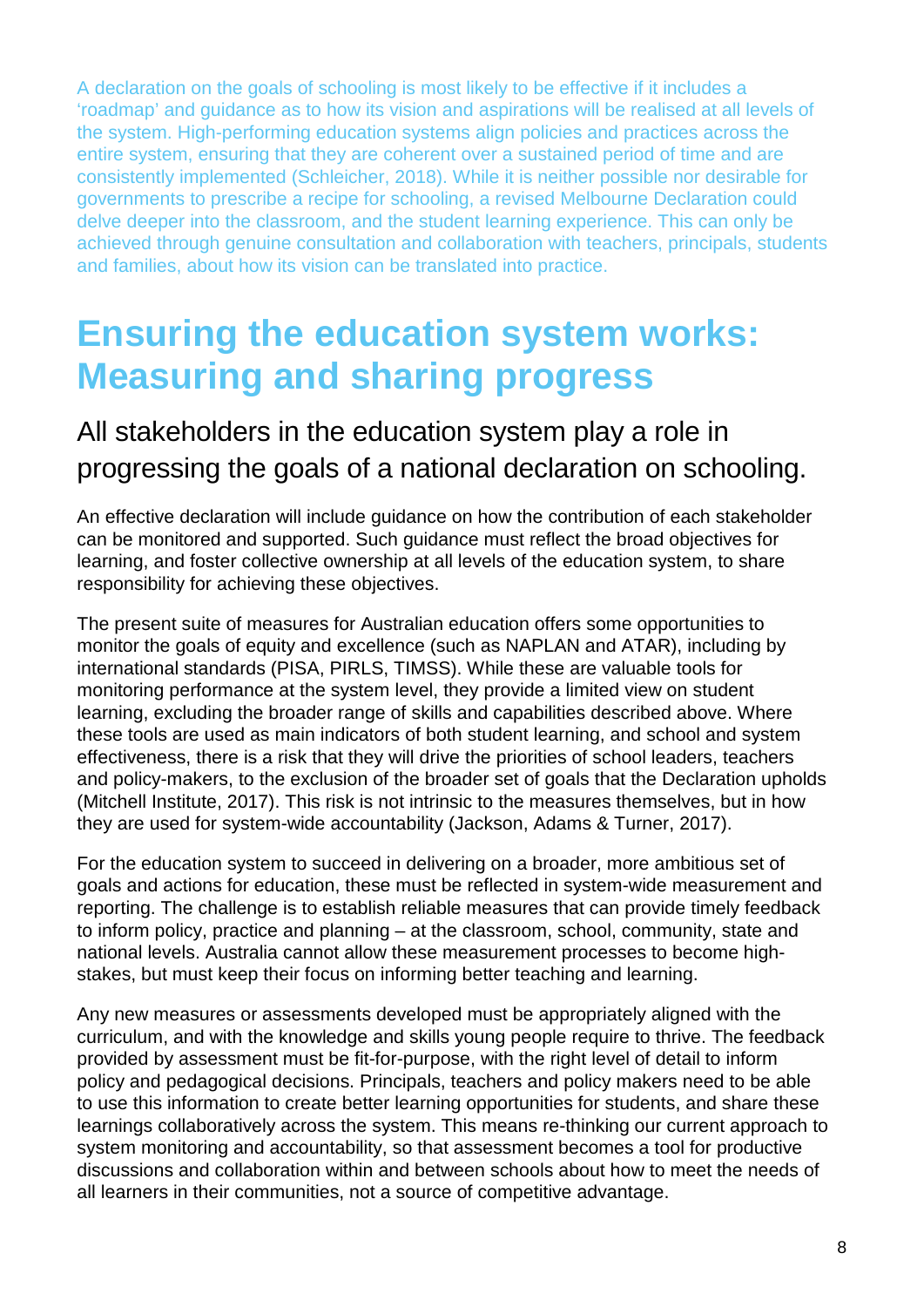Collaboration, sharing and exchange of practices and experiences among teachers and across schools are increasingly valued in the education sector, as they have strong positive effects on professional learning and change (Bentley & Cazaly, 2015). Collaboration among teachers is not new; however, it can be strengthened by collaborative professional inquiry around shared and trusted information. Teachers may embrace and harness collaboration if better, holistic and timely measures of student learning exist, and if they are equipped to analyse the data and evaluate their practice.

A feature of successful schools is that they build a collaborative culture, combined with individual responsibility and collective expectations to improve student learning and strengthen communities of practice (Fullan, Gallardo & Hargreaves, 2015). This includes becoming constructive consumers of policy, research, and practice insights, adapting external ideas and influences to the unique learning needs and context of their schools.

Crucial to this is developing and sustaining a professional culture of continuous improvement, collective responsibility and shared leadership in and across schools and systems nationally (Fullan et al., 2015). This requires collaboration across all levels of government, as well as between policy-makers and practitioners, driven by a collaborative commitment to a shared set of educational goals. The Melbourne Declaration may have greater impact on teaching and learning if it leverages this collective responsibility, collaboration and accountability, and is owned by teachers and school leaders as part of their professional practice.

## **Conclusion**

#### Australia will continue to embrace diverse approaches to education, to respond to diverse communities and contexts.

Nevertheless, unity at a national level is required, around a shared set of goals for what Australia's education system aims to achieve. This provides a guarantee to all Australian learners and their families that they can rely on the education system to prepare them for the future, and helps focus collaborative national reform efforts on what matters most.

The Melbourne Declaration shows that establishing such goals is possible, and continues to provide a relevant focus for learning across Australian schools. Yet there remains considerable work to be done to turn these aspirations into action, and achieve the kind of transformative reform anticipated by the Declaration's goals. There is also considerable work to be done to strengthen the alignment between different levels of learning, and ensure that the goals and actions for school education build on the foundations laid in early childhood, and lay the groundwork for positive outcomes beyond the school years.

To turn this vision into reality, Australia needs a national declaration that penetrates more deeply into the education system, and becomes a guiding document for policy-makers and practitioners alike. This may involve rethinking the relationship between policy and practice in achieving the Declaration's goals, and foster dialogue at all levels of the system. If the Melbourne Declaration can become the foundation of decision-making at all levels of educational policy and practice – including through the growing national policy architecture through which educational practice is guided and supported – then it stands a better chance of driving the transformational changes to which it aspires.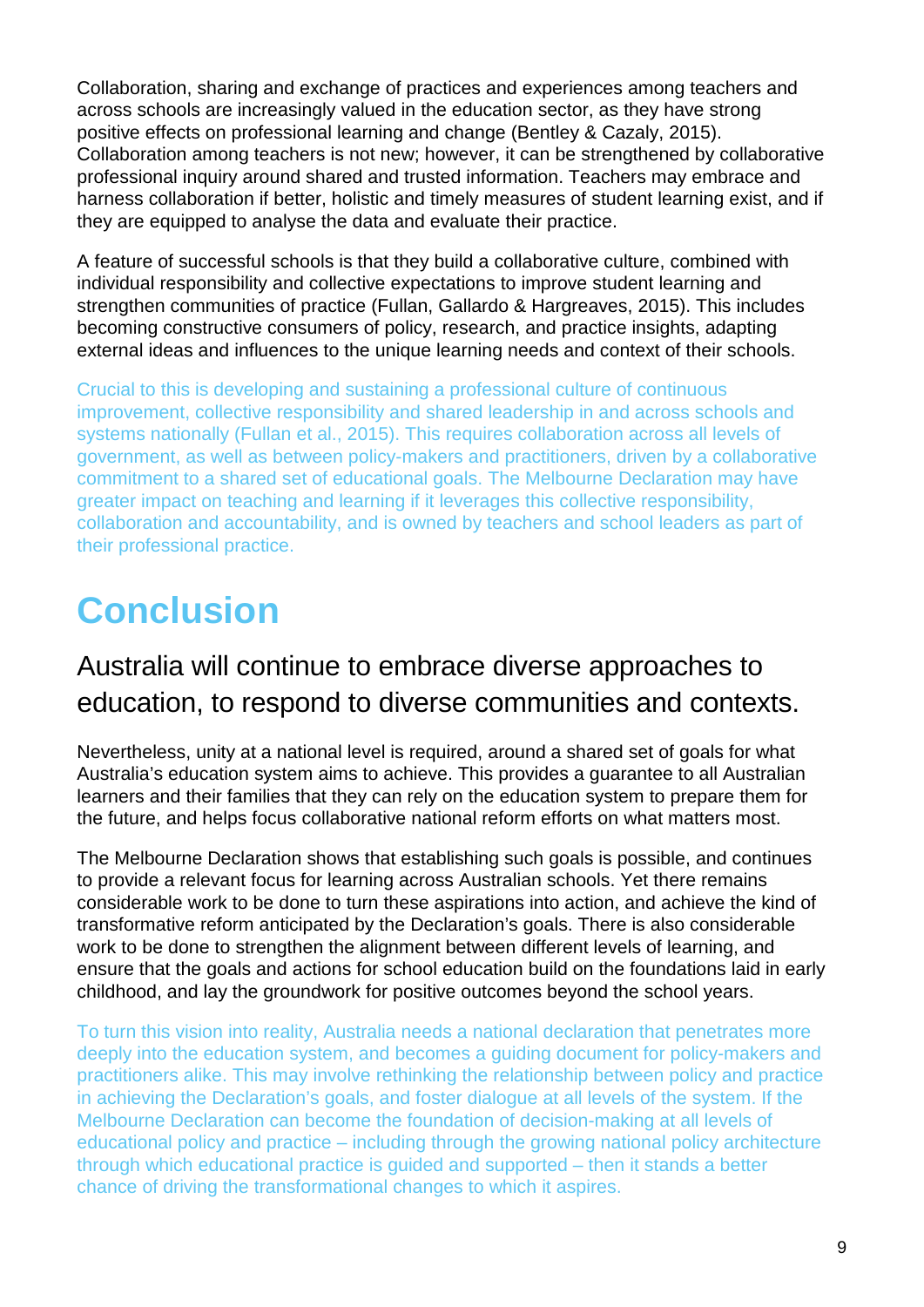### **References**

- Almlund, M., Duckworth, A. L., Heckman, J., & Kautz, T. (2011). Personality Psychology and Economics. NBER Working Paper Series 16822. <https://www.nber.org/papers/w16822.pdf>
- Anderson, M., Hinz, B., & Matus, H. (2017). *The Paradigm Shifters: Entrepreneurial Learning in Schools.* Mitchel Institute Report No. 04/2017. [http://www.mitchellinstitute.org.au/wp](http://www.mitchellinstitute.org.au/wp-content/uploads/2017/11/Paradigm-Shifters_entrepreneurial-learning-in-schools.pdf)[content/uploads/2017/11/Paradigm-Shifters\\_entrepreneurial-learning-in-schools.pdf](http://www.mitchellinstitute.org.au/wp-content/uploads/2017/11/Paradigm-Shifters_entrepreneurial-learning-in-schools.pdf)
- Australian Early Development Census. (2015). *Factors found to affect children's success at school*. AEDC fact sheet. [https://www.aedc.gov.au/resources/detail/factors-found-to](https://www.aedc.gov.au/resources/detail/factors-found-to-affect-children%27s-success-at-school)[affect-children%27s-success-at-school](https://www.aedc.gov.au/resources/detail/factors-found-to-affect-children%27s-success-at-school)
- Australian Early Development Census. (2018). *Findings from the AEDC*. <https://www.aedc.gov.au/parents/findings-from-the-aedc>
- Australian Government Department of Education and Training. (2009). *The Early Years Learning Framework for Australia*.

[https://docs.education.gov.au/system/files/doc/other/belonging\\_being\\_and\\_becoming\\_th](https://docs.education.gov.au/system/files/doc/other/belonging_being_and_becoming_the_early_years_learning_framework_for_australia_0.pdf) [e\\_early\\_years\\_learning\\_framework\\_for\\_australia\\_0.pdf](https://docs.education.gov.au/system/files/doc/other/belonging_being_and_becoming_the_early_years_learning_framework_for_australia_0.pdf)

- Bentley, T., & Cazaly, C. (2015). *The shared work of learning: Lifting educational achievement through collaboration*. Mitchell Institute. [http://www.mitchellinstitute.org.au/wp](http://www.mitchellinstitute.org.au/wp-content/uploads/2015/05/The_shared_work_of_learning_lifting_educational_achievement_through_collaboration.pdf)content/uploads/2015/05/The shared work of learning lifting educational achieveme [nt\\_through\\_collaboration.pdf](http://www.mitchellinstitute.org.au/wp-content/uploads/2015/05/The_shared_work_of_learning_lifting_educational_achievement_through_collaboration.pdf)
- Dawkins, P., Noonan., & Hurley, P. (2019). *Rethinking and Revitalising Tertiary Education in Australia*. Mitchell Institute. [http://www.mitchellinstitute.org.au/papers/rethinking-and](http://www.mitchellinstitute.org.au/papers/rethinking-and-revitalising-tertiary-education/)[revitalising-tertiary-education/](http://www.mitchellinstitute.org.au/papers/rethinking-and-revitalising-tertiary-education/)
- Gabrieli, C., Ansel., & Bartolino Krachman, S. (2015). *Ready to be Counted: The Research Case for Education Policy Action on Non-cognitive Skills*. Retrieved from Boston:
- Goss, P., Sonnemann, J., Chisholm, C., & Nelson, L. (2016). *Widening gaps: what NAPLAN tells us about student progress*, Grattan Institute. [https://grattan.edu.au/wp](https://grattan.edu.au/wp-content/uploads/2016/03/937-Widening-gaps.pdf)[content/uploads/2016/03/937-Widening-gaps.pdf](https://grattan.edu.au/wp-content/uploads/2016/03/937-Widening-gaps.pdf)
- Gutman, L., & Schoon, I. (2013). *The impact of non-cognitive skills on outcomes for young people: Literature review*. London.
- Heckman, J., & Kautz, T. (2012). *Hard evidence on soft skills*. Cambridge MA. http://www.nber.org/papers/w18121.pdf
- Heckman, J., & Kautz, T. (2013). Fostering and Measuring Skills: Interventions That Improve Character and Cognition. Cambridge MA. http://www.nber.org/papers/w19656.pdf
- Heckman, J., & Kautz, T. (2014). Achievement Tests and the Role of Character in American Life. In J. Heckman, J. Humphries, & T. Kautz (Eds.), *The Myth of Achievement Tests: The GED and the role of character in American life*. Chicago: University of Chicago Press.
- Hattie, J. (2015). *What works Best in Education: The Politics of Collaborative Expertise*. Pearson.
- Jackson, J. Adams, R., & Turner, R. (2017). Evidence-based education needs standardised assessment. *The Conversation*, [https://theconversation.com/evidence-based-education](https://theconversation.com/evidence-based-education-needs-standardised-assessment-87937)[needs-standardised-assessment-87937](https://theconversation.com/evidence-based-education-needs-standardised-assessment-87937)
- Lamb, S., & Huo, S. (2017). *Counting the costs of lost opportunity in Australian education*. <http://www.mitchellinstitute.org.au/reports/costs-of-lost-opportunity/>
- Lamb, S., Jackson, J., Walstab, A., & Huo, S. (2015). *Educational opportunity in Australia 2015: Who succeeds and who misses out*. [http://www.mitchellinstitute.org.au/reports/educational-opportunity-in-australia-2015](http://www.mitchellinstitute.org.au/reports/educational-opportunity-in-australia-2015-who-succeeds-and-who-misses-out/) [who-succeeds-and-who-misses-out/](http://www.mitchellinstitute.org.au/reports/educational-opportunity-in-australia-2015-who-succeeds-and-who-misses-out/)